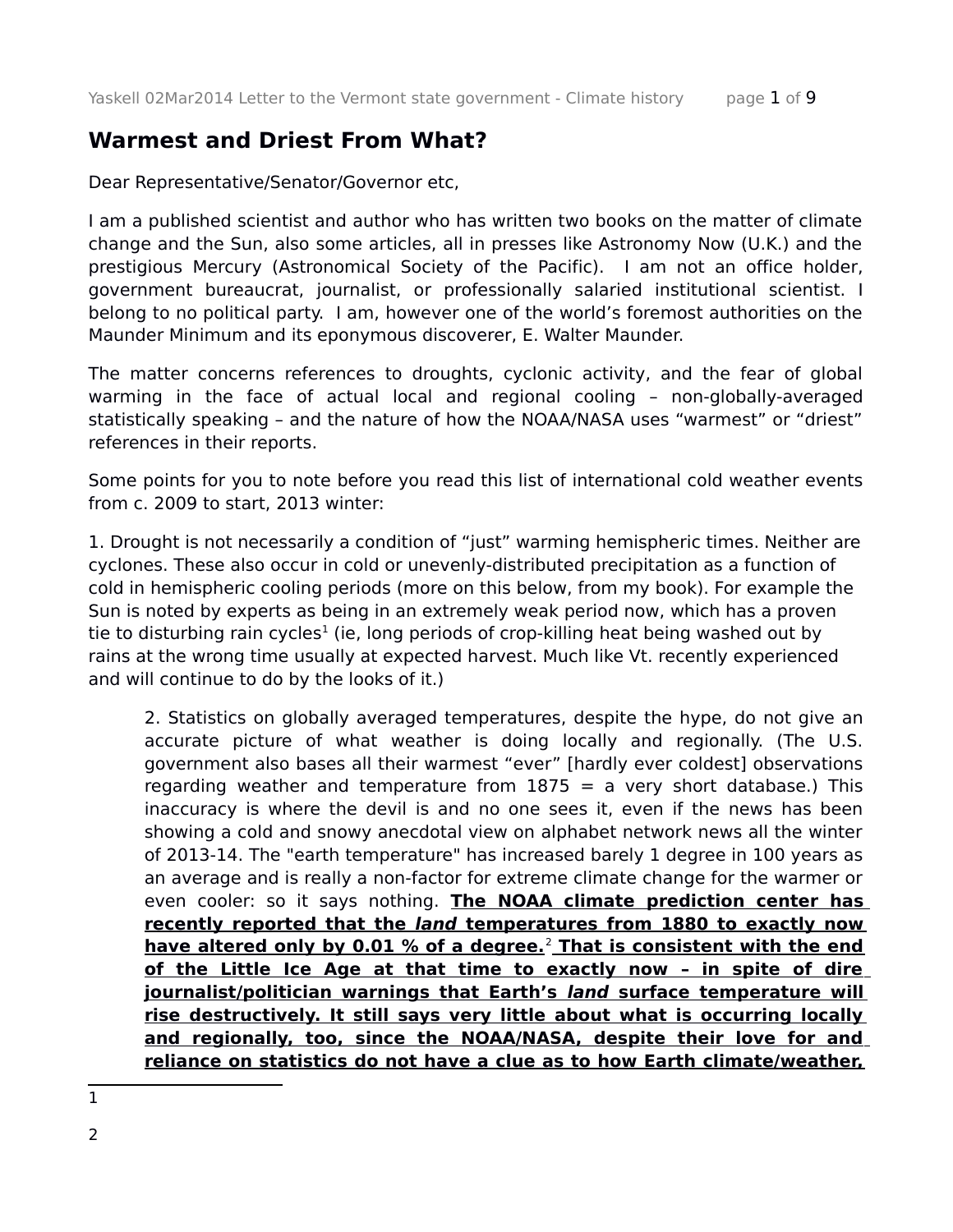**in all its complexities, functions. (Nobody does: not me either.)** Warming hemispherically on surface/sea-land, averaged, has stayed the same now for 15 years.<sup>[3](#page-1-0)</sup> That statistics again show that there has been this gradual insignificant warming steadily since then is a non-fear factor of epic dimensions from a heating point of view. **However, government researchers can and will use statistics to hype the PR and maintain grant chains - even to the point of bludgeoning to death (career-wise) all opponents or dissenting views on these statistics, and even actively serve to stifle debate on this so-called "settled science" in the press. The press eagerly lends a hand in this process. Argument is always a good story. All do not engage debate. All seek to amplify their self important views about statistical warming and single-sided descriptions of weather events' occurrences which may, tragically, stop actual assistance and even concern with increasingly terrible winters from Washington's view.** This from now on until further notice, as the Sun (which was supposed to be at maximum in 2013) experienced its weakest one in at least 100 years.<sup>[4](#page-1-1)</sup> When this will change is unknown.

 $\checkmark$  Political motivations for the manipulation of energy policy from select politicians to their, in some cases, individually-chosen government climate science bureaucrat **is transparent and noticeable to a large portion of regular citizens, as seen in blogs, twitter, and so on.** Thiswhether hyping for alternative energy forms via fear of CO2<sup>5</sup> (usually left) or preserving fossil industries via denial of man-made pollution (usually right).

3. Odd weather reversals. Why was the winter of 2012-13 in Europe/near Asia so like the winter of 2013-14 in North America? Why is, was, not the cooling in either case linear across the northern hemisphere, all at once? The short answer, building on the above-mentioned fact that nobody (even the NOAA Climatic Prediction Center nor myself) knows all the processes involved in Earth weather, is that the "weak force" involved in gravitational processes (Earth and its relation to other Solar-System objects, even the Sun) – the graviton – conspires to produce **local and regional effects** in all things (to include weather) across huge areas (trillions of square miles). This whether in space or on Earth.<sup>[6](#page-1-3)</sup> Thusly it is shown how even **less** we know of the details of these processes. Thusly do I include tsunamis, earthquakes - even odd sicknesses' appearance for further thought.

Just because the last time in history such cooling happened (Napoleonic War period, 1795-1820) does not mean it never happened. **All Earth history natural or otherwise**

- <span id="page-1-0"></span>3
- 4
- <span id="page-1-1"></span>
- <span id="page-1-2"></span>5
- <span id="page-1-3"></span>6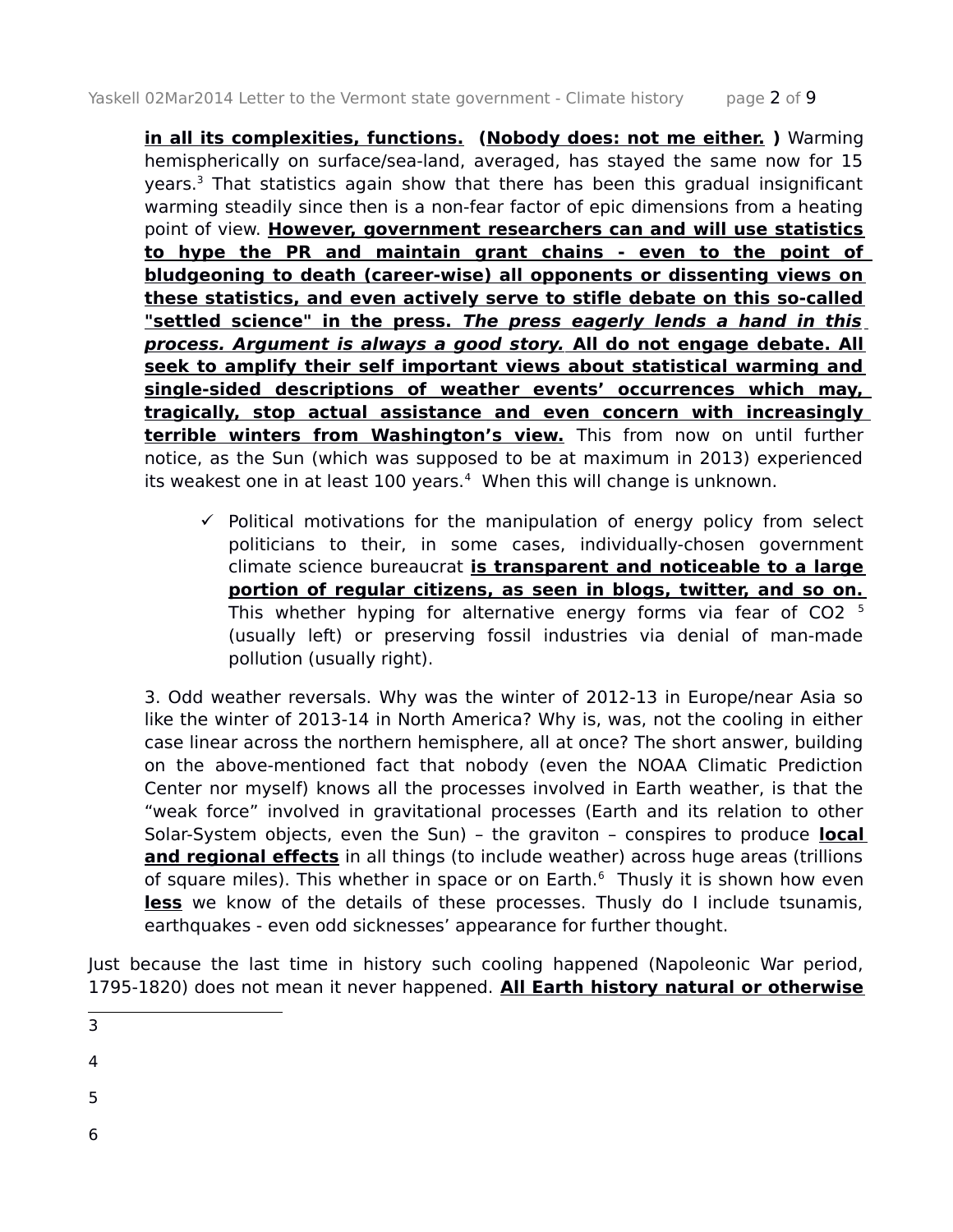**cannot be dated from the U.S.'s weather service begun c. 1875 and it is chauvinistic to assume so. Self-perpetuating granting concerns in bureaucracies do this and so we see what they reflect.** That Earth could be entering an even deeper cooling period (like the Maunder Minimum of  $1620-1720$  $1620-1720$  $1620-1720$ )<sup>7</sup> gives cause for greater concern. **This means reduced solar activity due to weak solar cycles in either the former of latter case. This has an effect on world climate, as it had strong effects on it in the proxy evidenced, diary-anecdotal evidenced early 19th Century, mid-17th Century-mid 18th Century concerning this cold.**

- **Maunder Minimum,within the Little Ice Age, one of the coldest periods in the Holocene Epoch**: In 1614-1615 Crete (with a Californian microclimate) and southern China (semi-tropical microclimate in areas) suffered debilitating droughts. In that same year China near the modern-Vietnamese border suffered through weather reversals in the form of snow and ice storms. These patterns repeated themselves to the century's end in either state, eliminating Crete as a strategic objective to Ottoman Turks as it was worthless economically due to recurring droughts, and destroying China's citrus fruit industry. Early travelers like diarist John Evelyn reported on North African drought that was more or less continuous in this period.
- **Maunder Minimum, within the Little Ice Age, one of the coldest periods in the Holocene Epoch:** In the 1670s until the 1710s coastal cyclones in the modern North Carolina / Chesapeake Bay area were severe enough to literally throw ships miles inward from sea-based locations.

All this is besides the fact that eg snowstorm severity across the hemisphere, to include Swiss glacial recrudescence from c. 1620-1720 raised generations of persons unfamiliar with making no fires in the month of May in homes, for instance, or with long springs and gradual falls. Springs and summers for these generations of people were hot, dry, and brutally short as often as not. Winters were cold, wet, and often killing in nature. It was the age of science's beginning, and an era of colonial expansion driven more by desperation to find arable land and exploitable fishing resources than for so-called religious freedom. [8](#page-2-1)

 $\checkmark$  So when you hear of mudslides in California in the winter due to unstoppable rains and killing droughts there in summers, it is due to the fact that we are in solar cycles very similar to, if not exactly like, those in 1795-1820 and / or 1620-1720. This has been the case in Siberia, Pakistan, and Nigeria over the last four years as well. Like the Sun's behavior itself, these effects strike Earth apparently nonlinearly.

<span id="page-2-0"></span><sup>7</sup>

<span id="page-2-1"></span><sup>8</sup>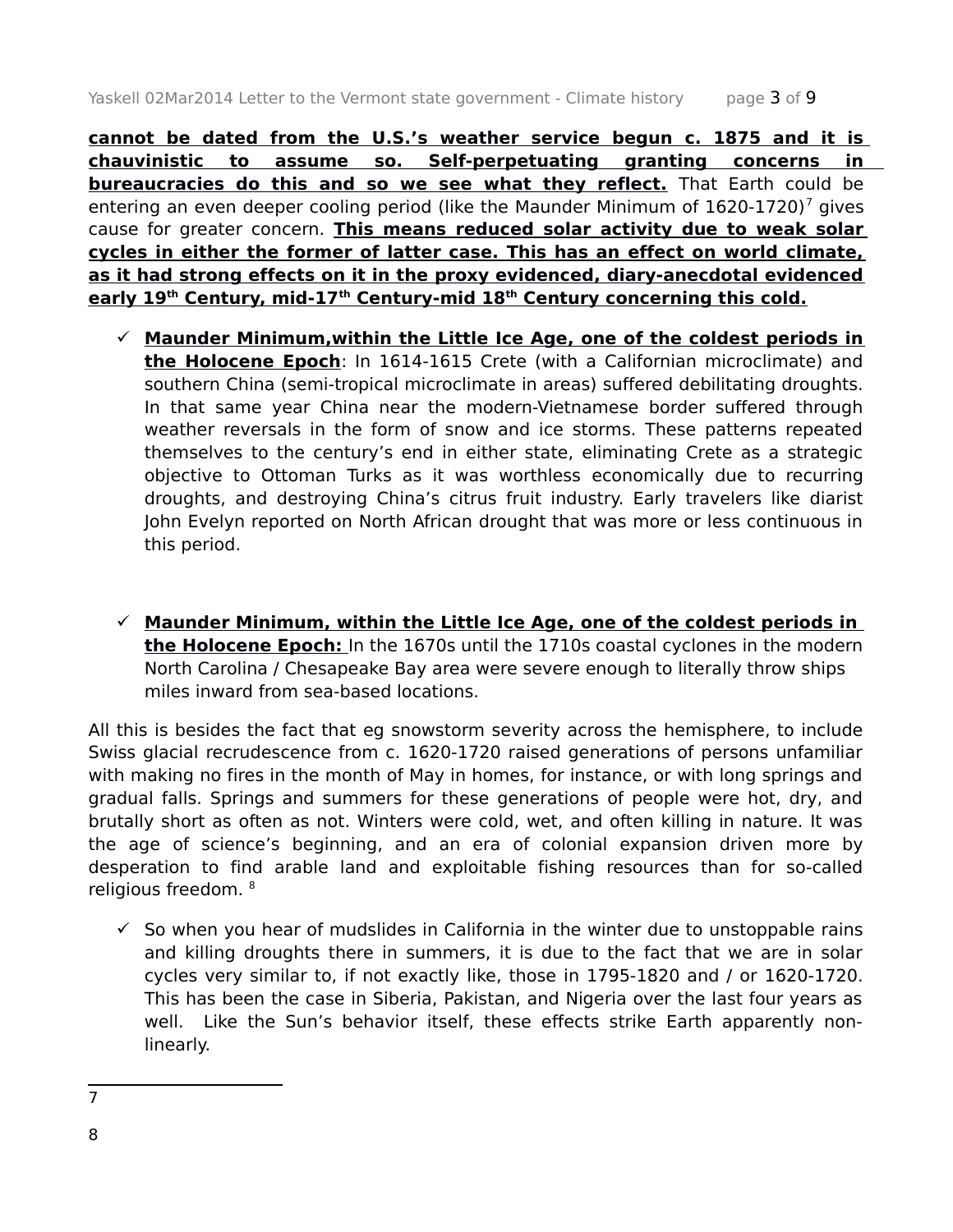$\checkmark$  Storms that rage cyclonically from the deep south Atlantic to strike Vermont in the fall, and winter snows reaching Georgia and Alabama in the winters, are also part of a weakened solar cycle. When the solar cycles are extremely weak as they are now, the so-called Hadley Cell circulation at the mid-Earth latitudes are disturbed in the upper Troposphere/ lower Stratosphere such that they drive storm cycles more equatorwards.<sup>[9](#page-3-0)</sup> This is most likely the much touted "polar vortex" alphabet news networks talked constantly about the winter of 2013-14. It drives storms equatorwards from the South Pole as well (as witnessed across the austral summers, where global warming expeditions were trapped in the ice in triplicate and storms driven northward from there to S. America, Australia and so on).

The following incidents over the last few years - read in a linked sequence from my sequentially connecting them from plain old news sources - tell far a different tale. Statisticians may sniff at the "anecdotal nature" of them: however, anyone who has:

+ Been trapped on rescue ships in the Antarctic summer by ice on eg global warming expeditions (three ships, all trying to help each other)

+ Lost their home to "superstorms" and had to suffer in the cold and dark for weeks

- + Lost control of a car on their road in Georgia
- + Had their home burned to a crisp in California.
- + Had their home lost in a mudslide (eg in Vermont as well as California)
- + Knew someone who froze to death
- + Lost their crop or farm animals or any revenues tied to these etc.

know otherwise. (Here I also speak of worldwide hemispheric concerns. Cars have slid off of roads in former **Soviet**-Georgia, as well)

• Summer in the U.S., 2009: non-statistically speaking for most it was a non-summer in many parts of the U.S.: cool until June or July in the N.E., cool nights across the summer. Humid, sunless. Dryness altering with unexpected downpours of rain that do not stop.

<span id="page-3-0"></span>• Summer of 2010 "fourth warmest summer in recorded U.S. history" said the statistics. Like summer of 1666 (a year among the coldest recorded day-night temperatures in history throughout the northern hemisphere) with little N-S flow over N. Atlantic, stronger W-E winds. This caused severe droughts, lack of convection cooling, wildfires like in Maunder Minimum period of 17th Century (London burns down 1666). This "warmth" was killing droughts relieved at the WRONG time by drenching rains. That is,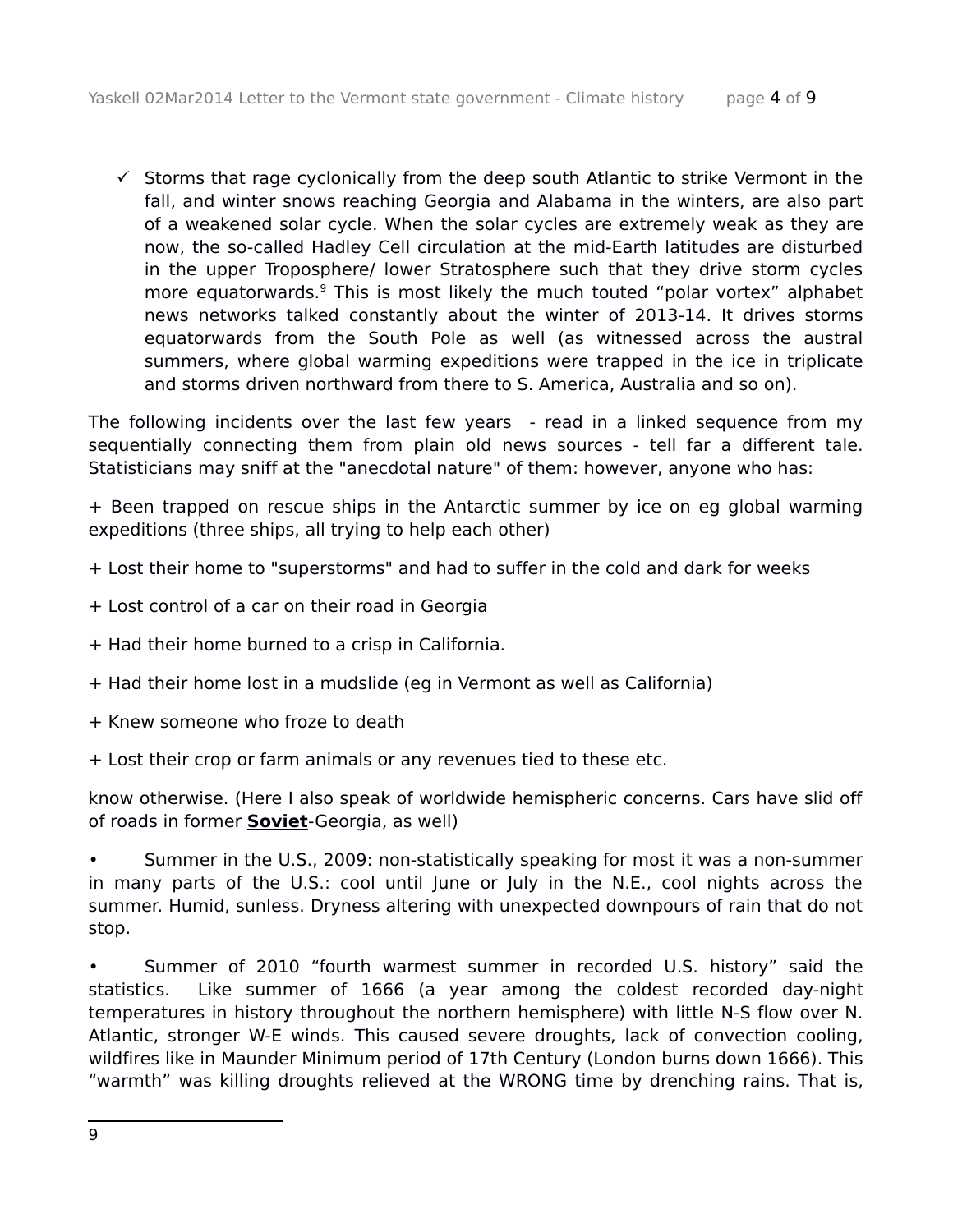the heat was so intense it killed instead of grew. In 2010 this same effect in Siberia caused grain trade between China, Russia, and the U.S. to falter. Russian supply = zero.

• Early ski resort snowfalls for N. Canada (September) (like in 2009 opening for ski season)

- Early ski resort snowfalls for Switzerland (September) in the Alps
- Sicknesses:
	- o Cholera in Haiti (fall 2010)

o Dengue fever found in Florida USA …"first time in 50 years" there (2010)

o The E. coli strain responsible for the deadly outbreak in Europe is a new bacteria that has never been seen before, the World Health Organization said. "This is a unique strain that has never been isolated from patients before," Hilde Kruse, a food safety expert at the World Health Organization, said.

• 2010: Monsoons in Pakistan, delayed rains through droughty growing season to be drowned out in the autumn. These are tied to low-sunspot cycles.

• 2010: Late summer harvest in U.S. less than anticipated (corn, wheat). "Bumper crop": but, U.S. aimed at global supply for a growing international market. This meant that the reserve supply for 2011 approached a billion tons – or, critically low.

• 2010: China experienced "oddities" in the weather. Coastal cyclones

• Notes from the southern hemisphere in 2010: Killing frosts in S. American 2010 summer (Peru, Argentina, Chile). Killing rural populations in mountainous areas. River freezes, frosts, snows. Crop destruction (northern hemispheric summer).

• Notes from the southern hemisphere in 2010: crop killing monsoon rains in Nigeria in late summer 2010. (The Kamikaze winds from central Africa waft over to Pakistan in the anticyclone.)

• Notes from the southern hemisphere in 2010: New Zealand spring frosts and snows killed millions of sheep, 2010, winter (northern hemispheric summer).

• Winter snowfalls in U.S. break records in states across winter 2010-11. Snowfall buildup is high and ice melt low into February 2011 (March?). Record cold (below zero) reported in many states across winter 2010-11. Snowfall in Los Angeles, Ca. February 2011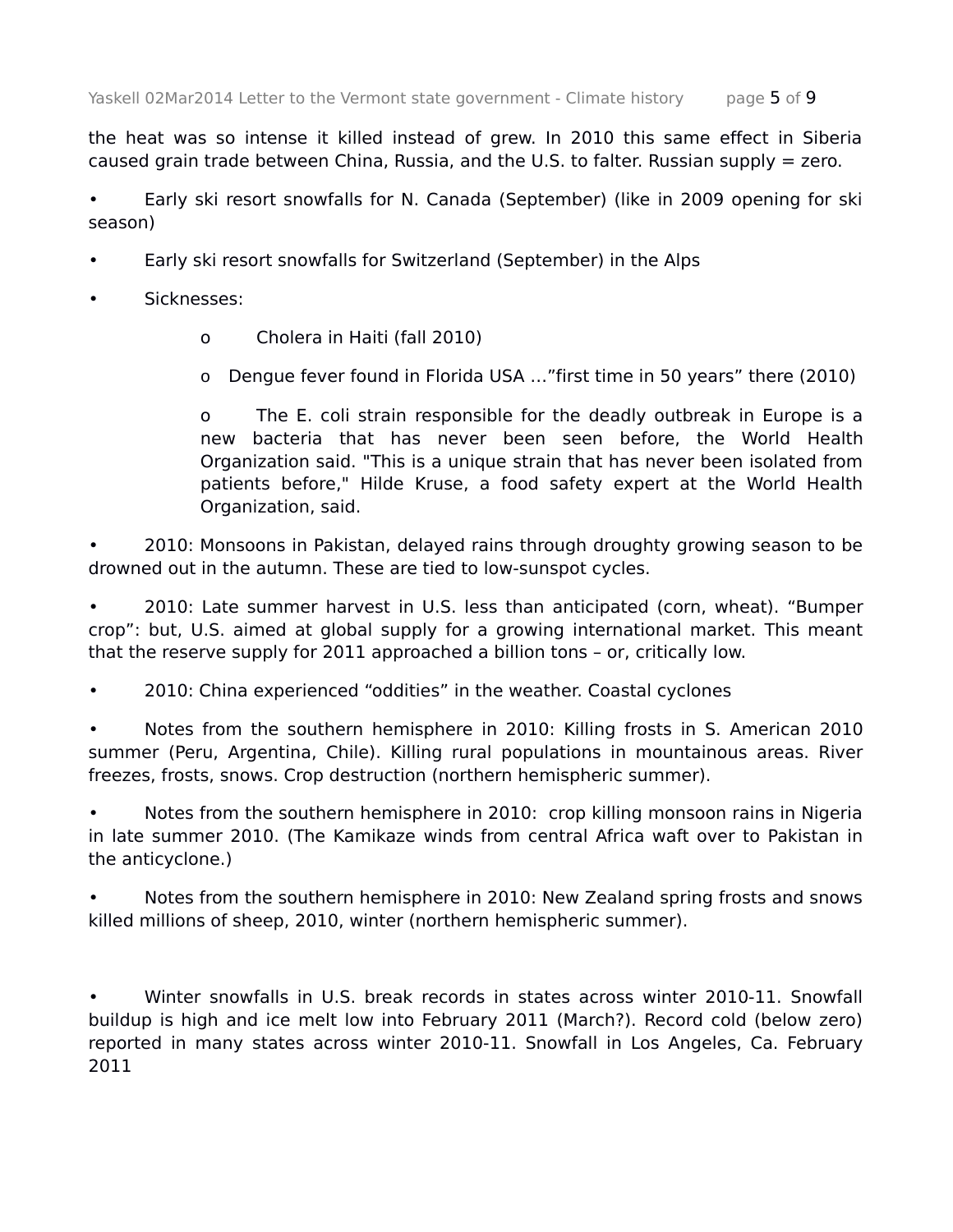• For the second year in a row "the winter temperature when averaged across the contiguous United States came in below the average temperature for the 20th century." (But what do statistics really show, anyway – for the colder or the warmer?)

Drought as function of disturbed rain cycles = "Dustbowl drought." Begins in Kansas, Oklahoma and Texas across late summer 2010 into spring, summer, fall of 2011. Oklahoma was drier in the four months following Thanksgiving (2010) than it has been in any similar period since 1921. That's saying a lot in the state known for the 1930s Dust Bowl when drought, destructive farming practices and high winds generated severe dust storms that stripped the land of its topsoil. Neighboring states in similar shape as the drought stretched from the Louisiana Gulf coast to Colorado, and conditions got worse according to the U.S. Drought Monitor. The area in Texas covered by an extreme drought had tripled in the past month to 40 percent, and in Oklahoma it nearly doubled in one week to 16 percent, according to the monitor's March 29 update. (Only northeast Oklahoma free of drought due to heavy snows.) Drought indices increase within three month period to have devastating consequences on local Texas / New Mexico food production.

• 2011: Mike Spradling, the president of the Oklahoma Farm Bureau, said many wheat farmers have considered just plowing under their fields and switching to another crop.

• 2011, spring: floodplains in the high north of the U.S. experience "abnormally dry" times (at the feet of the Great Lakes). (Disturbed rain cycles = a function of cold, and weak solar cycle.)

• 2011: Japan tsunami in April (coincides w/ near-epic earthquake of c. R-9.x). Over 15,000 people perish. (Perhaps not related to climate cooling but disturbance from solarinduced activity not ruled out, as it may effect El Nino/Nina events = strongest climate oscillation [teleconnection #1] orbital disturbances?)

• 2011: U.S. (spring). At least eight major tornados between March-June, culminating in tornado warnings from NWS up to Maine border w/Canada (not over by July). Mainly U.S. south. Severities in storms (Fukuda scale) approach the 1920s levels in the U.S.

• 2011: April 25-28. A series of storms moved across the Southeastern U.S. spawning a record number of tornadoes and killing hundreds of people. Death toll from spring storms in U.S. tornado-related exceed that from 1953 (+ 300 in 2011...1953 was 519 total). This coincides with low sunspot / electromagnetic activity on Sun in the 1953- 54 timeframe.

• 2011: August 30: Labeled tropical storm but actually high-reaching autumnal hurricane-season storm (earlier than usual) Irene (Hurricane cat 1 Saffir-Simpson scale) gains intensity over land in Conn. Valley upper Ma. and strikes Vermont / N. New York. Infrastructure damage in the hundreds of millions in region (over 200 roads out, many destroyed). Irene considered to be a multi-millennial catastrophe (every 500 years.) Minor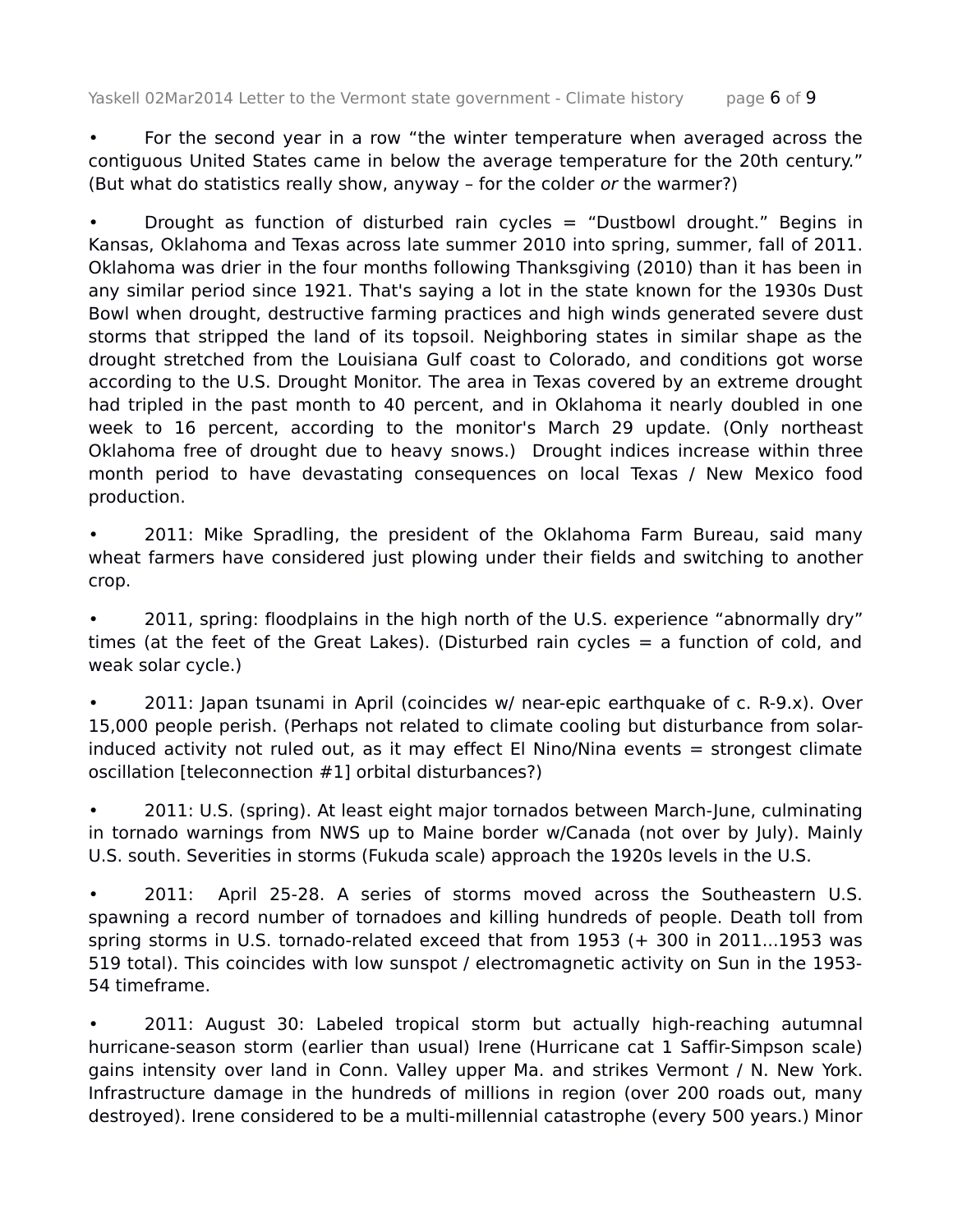loss of life in Vt. (10?) Persons still missing days after event. Water lines and flooding have been destroyed alternately courses of rivers have been changed or altered. Water health warnings in effect in built up areas that have experienced water mains damage and where sewage systems/cesspools/septic tanks have been flooded out to mix with sweet water (cholera threat). Well, the drought in the northeast broke.

• 2011: Drought "relief" in parts of U.S. south by September...14-20 inches of rain in the Gulf of Mexico. Worst hit areas miss out (parts of Texas) on relief. Many crops areas drowned out.

• 2011: Winter. Lower U.S. continental snowfalls hard but Alaska (Nome) is "iced in" and requires aid of Russian oil tankers to deliver life-saving (fossil) fuel. 24-foot snowfall in city near Fairbanks on lower limb of Alaska. (Snow just does not stop for weeks).

• 2011: Snows HIGHER and in the WEST COAST of U.S. (where things like 5 inches in say Seattle) haven't been seen in generations.

o Summary of storm patterns 2009-present: Overall since 2009 winter to follow each winter storm patterns are evidenced FURTHER SOUTH equatorwards from N. and harder north., FURTHER NORTH equatorwards from S. (Evidence of lower atmosphere's Hadley Cell behavior in times of weak solar activity – to wit van Geel et al). This was recently evinced by snows in the U.S. south of unprecedented proportions.

• Notes from the southern hemisphere in 2012: August 7. Snow in S. Africa first time since 1968…such snows seen only in 22 days over last 103 years.

• 2012: October. Happy Halloween! Superstorm Sandy wrecks New Jersey and New York. Costs? Billions. Water level rises in NYC not seen like this or measured since 1820s (during solar minor solar minimum called the Dalton, during Napoleonic Wars).

• 2012: By 7 Feb over 350 die in Europe in cold related incidents c. Dec- Feb. Freezing in London. Snow in Rome + cold (first snow in 26 years).

• 2012: Snows in Libya first time this heavy since Feb. 1956 (55 years) (But note that sunspot max of July 1957 was strongest ever recorded).

(Stabs of "never like this before" cold as it was reported by UPI, but this is false: they were common in the Maunder Minimum period 300 years ago).

o Milan, Italy, Feb. 2 (UPI) -- Europe's Siberian freeze spread to France and Italy, with snow covering Corsica, Bologna and Milan, while the European death toll topped 100, officials said. An estimated 30 people in eastern and central Europe froze to death Wednesday in Bulgaria, the Czech Republic, Latvia, Poland, Romania, Slovakia and Ukraine, officials said. Ukraine's death toll Wednesday was 13 -- and topped 40 since the arctic cold started Friday, the Euronews channel reported.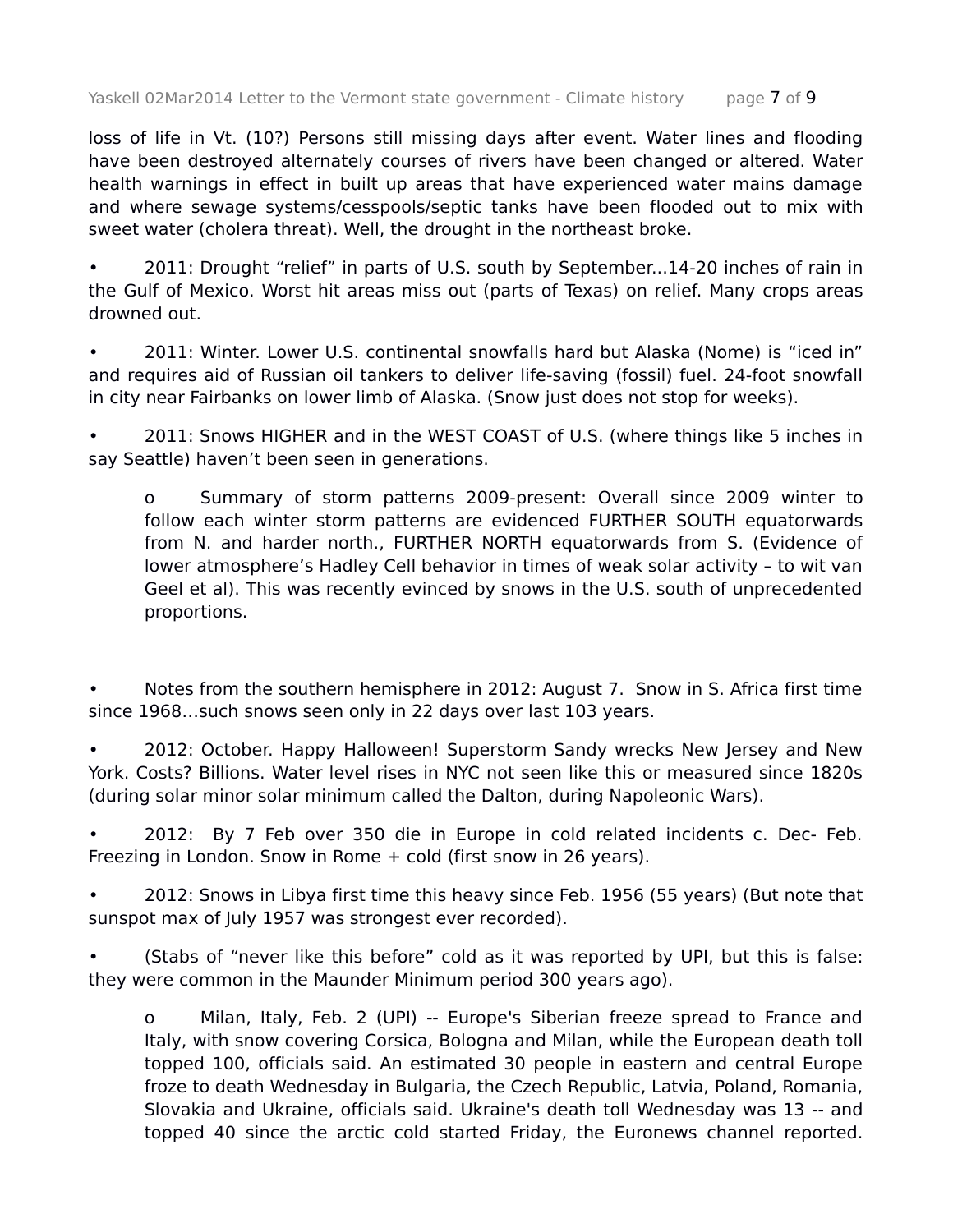Temperatures were so low in parts of Romania that parts of the Black Sea near the shoreline froze, the BBC reported. Istanbul, Turkey, which rarely gets snow, got 20 inches and double-digit sub-zero temperatures Wednesday. The national flag carrier Turkish Airlines canceled at least 183 flights in and out of Istanbul's Ataturk International Airport, the official state Anadolu news agency reported. Temperatures in Istanbul broke freezing Thursday and were expected to reach into the 40s F Friday. Temperatures in northern Greece hovered above freezing. Europe had enjoyed a relatively mild winter until Friday, when a Siberian cold front came in from the northeast, plunging temperatures to minus-25 degrees Fahrenheit and colder in some places. Eastern and central Europe were hardest hit, but the chill spread south and west Wednesday. Widespread snow in northern and central Italy disrupted travel. Trucks were banned from roads in several regions, including Tuscany. Dozens of airline flights, and even some soccer matches, were canceled, Euronews said. Mountain roads on the French island of Corsica were shut by heavy snow and 50,000 customers lost power. (© 2012 United Press International, Inc. All Rights Reserved)

• 2012: Feb 14. Snowed in Balkans where people tunneled 15 feet. Food sent in as emergency support.

• 'Warmest year' looking more likely for 2012 across continental U.S. by Miguel Llanos, NBC News.

> o With less than three months left this year, it's looking increasingly likely that 2012 will go down as the warmest year on record in the continental United States. Moreover, six of eight scenarios charted by the (NOAA) center have 2012 ending warmer than any other year in records that go back to 1895. The only scenarios where that would not happen are if the last quarter is among the 10 coldest on record. "This year has already seen the warmest March and July on record, and, except for September, every other month was in the top 20 warmest, weather.com noted.

• Currently:

The fall and winter of 2013-14 in the U.S. showed that vice-versa effect in the hemisphere that I noted earlier when I used a vice-versa comparison. In 2012 it was Europe's turn. In 2013, ours'. (the weak force at work in global climate?)

The death tolls from the winter in the US this year, by cold, accidents, and snow/ice alone have been noted in the press and have risen.

The snows and ice storms moved farther south from Canada in 2013-14 in the U.S. due most likely to the weak solar-connected effect on Earth's Hadley Cell, driving winter storm activity with its attendant precipitation and cold equatorwards ("the polar vortex?")